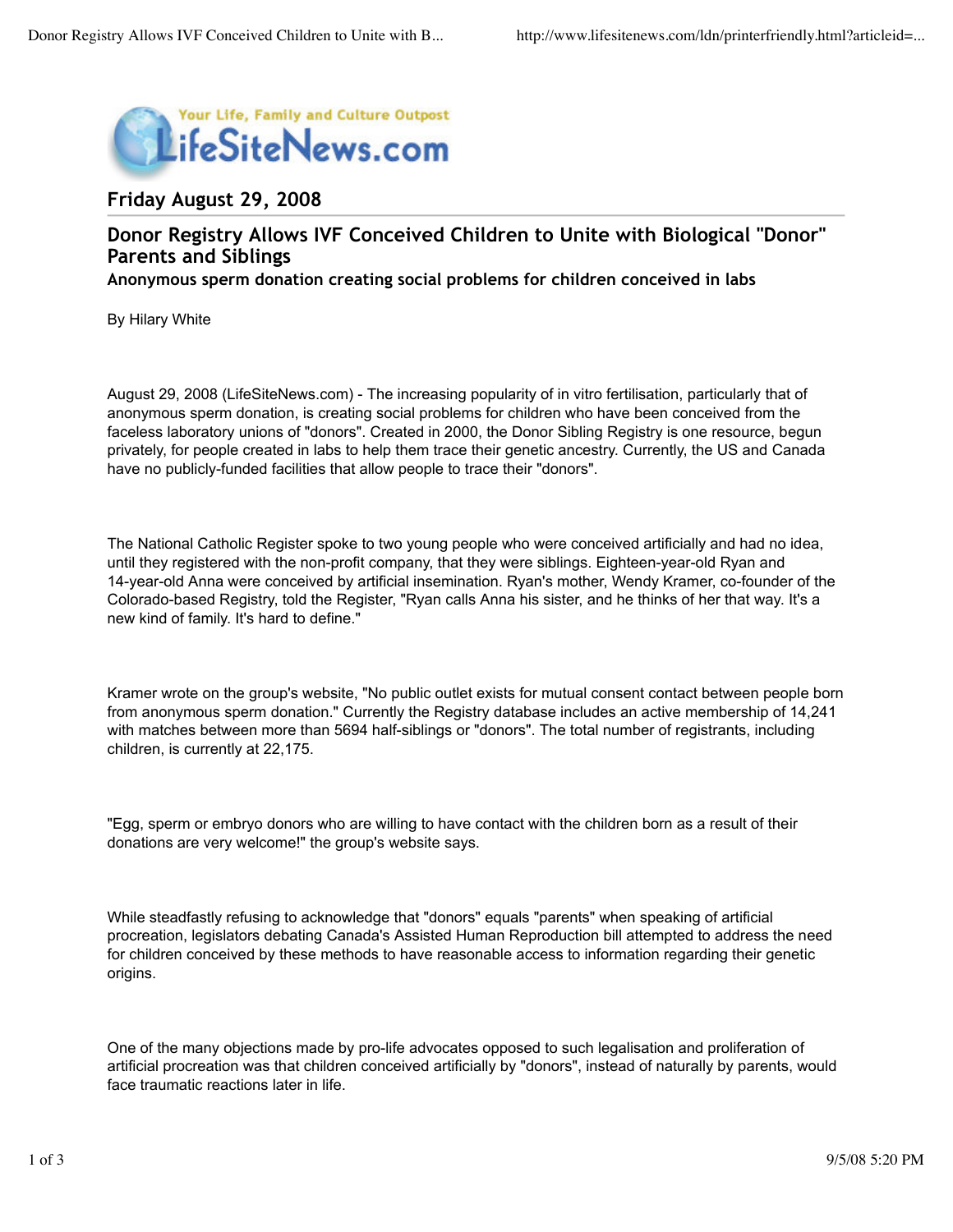The Register quotes a study by Cambridge University that supports their assertions. The study recommended telling children of their procreative origins as early as possible.

"Finding out at age 23 was earth-shattering," one respondent said. "I have so many questions and realize now that I may never learn more about the man who helped to create me."

While the US allows anonymous sperm donation, some countries, such as the UK, have banned it because of the problems it creates for the offspring. In the years since artificial procreation has become widely used, dozens of lawsuits have been launched over the various dilemmas created by the practice. Recently, in a ruling that reflected biological realities, a judge in New Mexico ruled that a "sperm donor" was liable for child support payments.

Since 2005, British children conceived by artificial methods have the legal right to know their biological parentage at the age of 18. That year, British news carried the story of a 15 year-old boy who had tracked down his biological father by taking a sample of his own DNA to a private genealogy DNA-testing service.

With the change in law, the number of donors dropped in the UK, prompting complaints that it had made it more difficult to "create a family" by artificial means.

With the Human Fertilisation and Embryology bill pending in the House of Commons, pro-life and pro-family advocates continue to warn that the law will further undermine the natural family, the foundation of civil society. Amendments to the bill proposed at the committee stage will remove the requirement of IVF facilities to take into account the need of a child to have a father. This was the result of lobbying by the homosexualist movement to allow homosexuals to procure children more easily.

Religious people have long objected that the various means of artificial procreation have erased the natural connection between marriage and procreation. As early as 1986, the Vatican issued a landmark document, Donum Vitae, that explained in detail the ethical objections. These included the weakening of the marriage bond by having children produced by third party "donors", as well as the reduction of the child to a form of commercial commodity.

URL: http://www.lifesitenews.com/ldn/2008/aug/08082907.html

Copyright © LifeSiteNews.com. This work is licensed under a Creative Commons Attribution-No Derivatives License. You may republish this article or portions of it without request provided the content is not altered and it is clearly attributed to "LifeSiteNews.com". Any website publishing of complete or large portions of original LifeSiteNews articles **MUST** additionally include a live link to www.LifeSiteNews.com. The link is not required for excerpts. Republishing of articles on LifeSiteNews.com from other sources as noted is subject to the conditions of those sources.